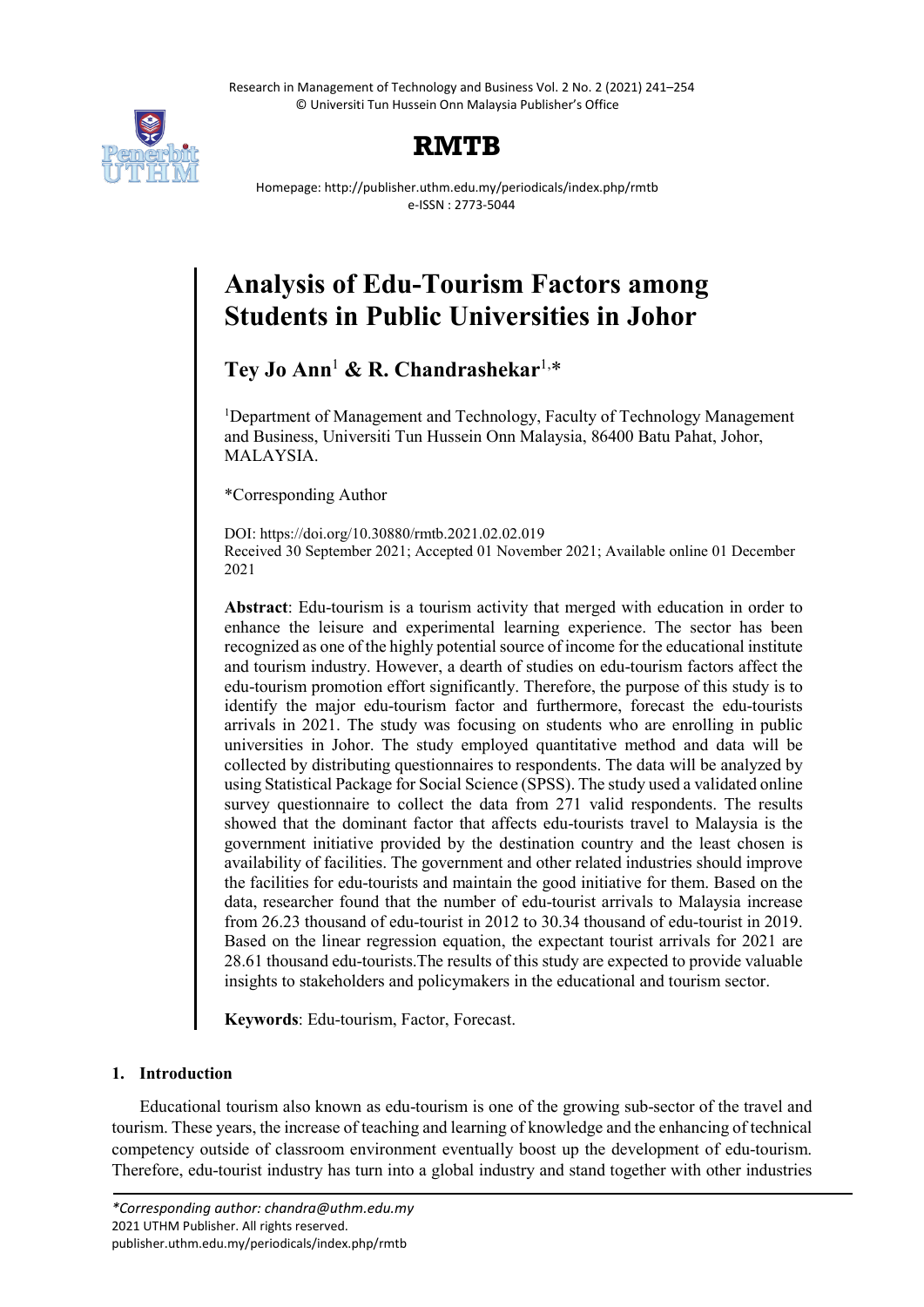(Naido, 2007). School trips, seminar vacations, study abroad experiences, skill enhancement holidays and educational cruises are the examples of edu-tourism activities. Based on academics, the edu-tourism has extensive scope and it is changing the concept of tourism constantly. In Malaysia, edu-tourism has been recognized as one of the outstanding and profitable industries (Hamzah, 2004). In fact, edutourism not only provides opportunities for Malaysia University to generate revenue, but also create additional jobs for professional and technical workers. With the collaboration of Ministry of Higher Education Malaysia and Tourism Malaysia, Malaysia 101 Edu-tourism Package (M1EP) has been officially launched to develop edu-tourism industry. Based on report of Education Malaysia Global Services (EMGS), there were nearly 170,000 foreign students from over 135 countries in 2018. Malaysia is setting the ambitious goals to reach the enrolment targets of edu-tourist and increase the ranking of Malaysian institutions in both regionally and globally.

# 1.1 Problem Statements

In this globalization and technology advance era, edu-tourism is gradually growing and has drawn extensive attention in the industry (Kamdi, Jamal, & Izwan Anuar, 2018). However, a dearth of studies on edu-tourism factors affect the edu-tourism promotion efforts significantly (Matahir & Tang, 2018). In other words, educational tourism research has received little attention from the tourism industry which caused the lack of study and information in this area (Rahman, Hassan, *et al*., 2017). For example, one of the data which is related to edu-tourism is the enrollment trends of top 20 international edutourist source countries in Malaysia (2008-2011) which is obtained from National Education Statistics Malaysia (Ojo, Yusof, & Ab Aziz, 2015). This data shows that, the number of international edu-tourist increased slightly from 57,273 in 2008 to 66,483 in 2009. But, the number of international edu-tourist decreased around 6.4% in year 2010 and continously decreased to 52,700 in year 2011. This data was published in 2012 which is almost 10 years ago and it is hardly to find an updated version of this data. Furthermore, the preferences for a edu-tourist to visit a place changes over time (Ojo, Yusof, Ab Aziz, & Awang, 2016). The data of factors which attract edu-tourist to visit higher institution will help to promote edu-tourism in Malaysia. Therefore there is a great need to gather the latest and updated info regrading edu-tourism factor. This study attempts to contribute in adding latest and updated data especially in edu-tourism factor and edu-tourist arrivals in the exisiting literature. This is a vital input in the conceptualisation of effective educational tourism friendly policies and the implementation of successful promotional initiatives.

# 1.2 Research Questions

- (i) What is the dominant factor to attract edu-tourist to Malaysia?
- (ii) What is the forecasted edu-tourist arrival to Malaysia in 2021?

# 1.3 Research Objectives

- (i) To identify the dominant factor to attract edu-tourist to Malaysia.
- (ii) To determine the forecasted tourist arrivals to Malaysia in 2021.

#### 1.4 Research Scope

The research will focus on public universities which located in Johor. The two universities are Universiti Teknologi Malaysia (UTM) and Universiti Tun Hussein Onn Malaysia (UTHM). The respondents for this research would be students from the public universities selected. The research will apply quantitative research approach to conduct the survey. A questionnaire will be established and distributed to 380 students who studied in public universities in Johor..

# 1.5 Significance of Research

This study would be able to help Ministry of Education and Ministry of Tourism Malaysia by investigating the factors that affect the edu-tourists arrival in Malaysia and the improvement regarding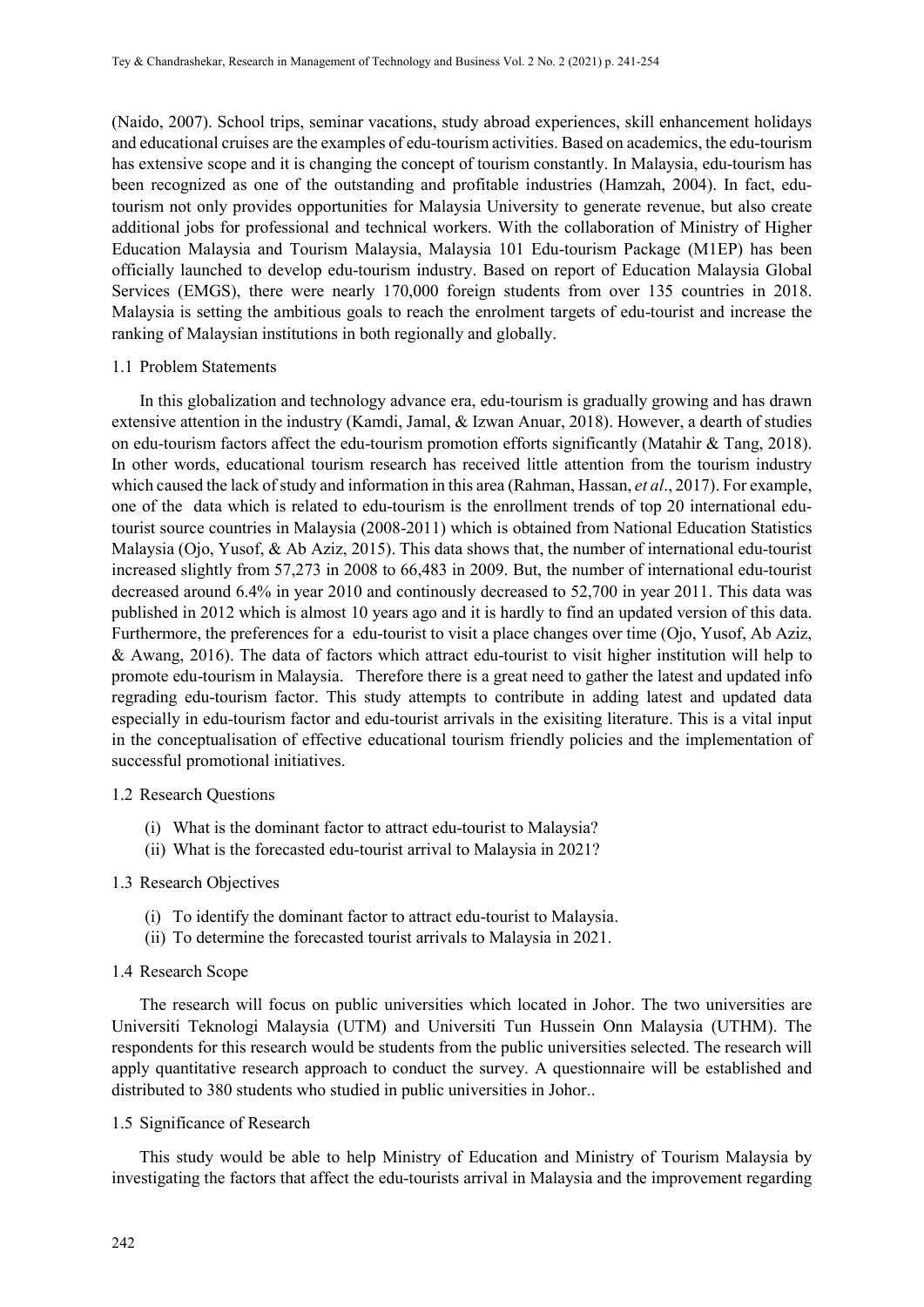on the related sector. Besides, this study also help tourism related agency and organization in decision analysis through the forecasted edu-tourist arrival number.

#### **2. Literature Review**

#### 2.1 Tourism Industry in Malaysia

These days, tourism is gaining more attention in global economy as the growth of tourism industry is seen as the new opportunity of jobs, foreign exchanges, increased taxation and an improvement in community service that attract other industries (Abu Samah *et al*., 2012) . The government of Malaysia provides a variety of tourism events included Tourism Volunteers (Voluntourism), Malaysia My Second Home (MM2H), Education Tourism, Agro Tourism and Sports Tourism. Besides manufacturing and commodities sector, tourism has become the third biggest contribution to the gross domestic product (GDP) Malaysia. According to Ministry of Tourism, Arts, and Culture Malaysia, international tourist arrivals to Malaysia increased from 19,386,115 tourists between January to September 2018 to 20,109,203 tourists which is 3.7% for the same period in 2019 (Abas, 2019). Singapore, Indonesia and China had become the top 3 countries with the largest percentage of tourist arrivals. Year 2020 represents a special year for Malaysia with the campaign of Visit Malaysia Year 2020 or VMY2020 themed "Visit Truly Asia Malaysia". The goal of VMY2020 is to attract 30 million international tourists to Malaysia and total RM100 billion tourist receipts in year 2020 (Teoh, 2019). However, World Health Organization (WHO) announced the Covid-19 outbreak a pandemic has once again suspended the efforts of Malaysia's tourism industry. The minister of Tourism, Arts and Culture (Motac), Datuk Seri Nancy Shukri declared the cancellation of VM2020 due to the effect to tourism sector in Malaysia. Datuk Seri Nancy Shukri also stated that effective solutions and economic measures will be launched to revitalize the tourism sector.

#### 2.2 Edu-tourism in Malaysia

Edu-tourism is identified as a new potential industry in Malaysia. The purpose of Edu-tourism Malaysia is to gain revenue for public universities by mobilizing their resources. In fact, Malaysia has been ranked 11th among the most popular destinations for higher education globally by UNESCO. In year 2001, the Ministry of Education and Ministry of Tourism, Arts and Culture cooperated to enhance the improvement of tourism industry by developing the educational tourism. The globalization and liberalization of the education sector are more driving the development of education in Malaysia (Rosnan & Abdullah, 2018). The rising of the mobility of foreign students has been considered as a prime opportunity to expand the income of the tourism sector, especially in educational tourism (Matahir & Tang, 2017a). Therefore, the government of Malaysia plays their roles in developing and implementing the plans to boost up the edu-tourism industry in global stage which refers to the Malaysia 101 Edutourism Package (M1EP) launched in year 2015. There are more than 149 packages provided by 20 travel agencies in collaboration with 9 Malaysian Universities. The 9 public universities offer the edu-tourism packages in Malaysia included Universiti Putra Malaysia, Universiti Teknologi Malaysia, Universiti Malaysia Sabah (UMS), Universiti Teknologi Mara, Universiti Kebangsaan Malaysia, University of Malaya, Universiti Malaysia Perlis, Universiti Malaysia Terengganu and Universiti Utara Malaysia.Malaysia has been recognized as an enticing learning destination because of the great quality and reasonably priced education, lower cost of living yet full of culture and tradition (The Sun, 2019). Furthermore, the previous Education Minister Dr. Maszlee Malik stated that they will remain to focus on the mobility of higher education and continuously attract more foreign students in order to increase the enrolment of edu-tourists.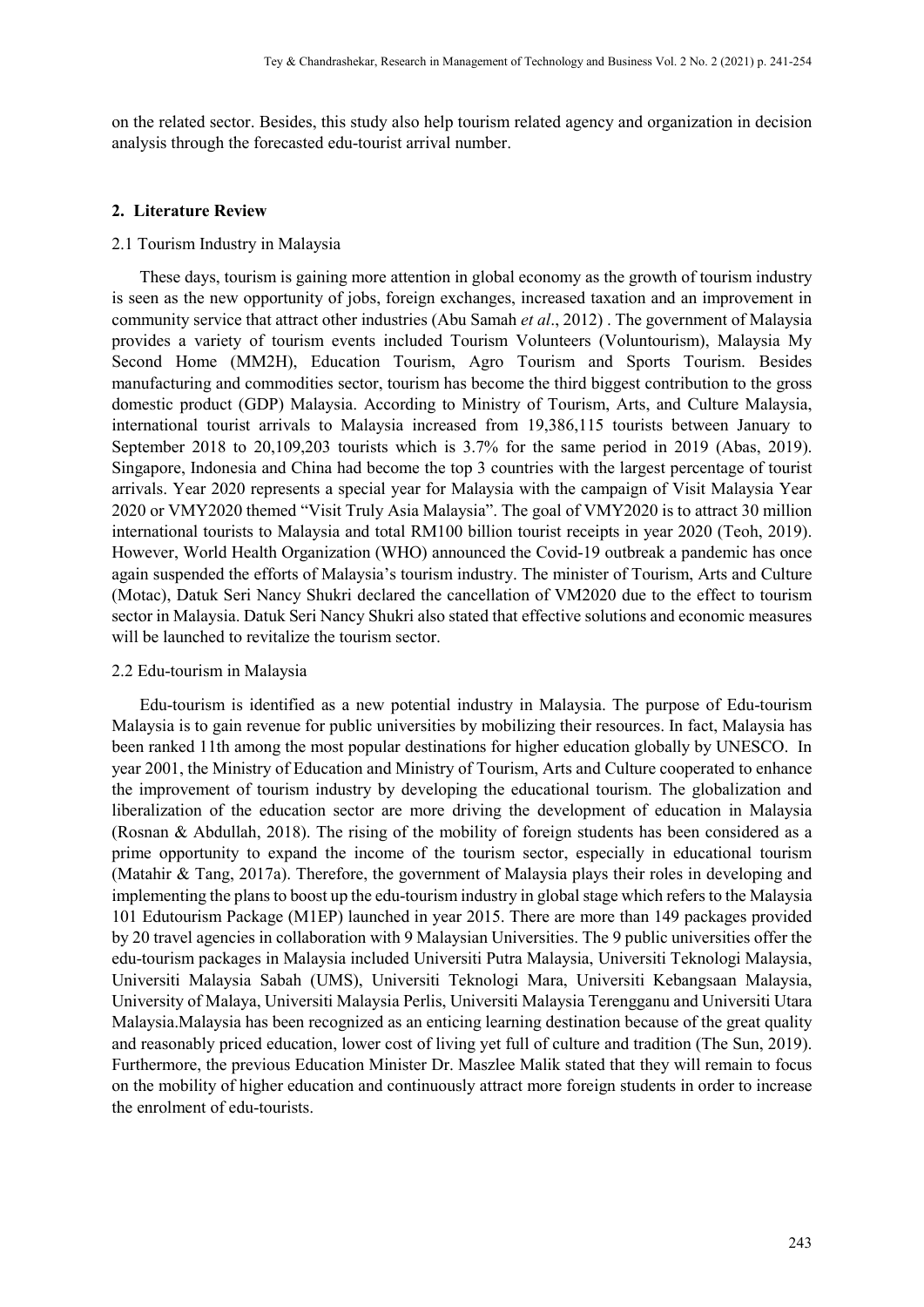#### 2.3 Components of Edutourism

Educational tourism generally divided into several types of sub-sectors: ecotourism, cultural / historical tourism, student exchange / study abroad programs.

#### *a) Ecotourism*

According to The International Ecotourism Society (TIES), ecotourism is now defined as "responsible travel to natural areas that conserves the environment, sustains the well-being of the local people, and involves interpretation and education". The links between ecotourism and education considered as outdoor education and environmental education (Ritchie *et al*., 2003). The activities may carry out in different location settings such as national park, school, wildlife area, local park, zoo and so on. Donohoe & Needham (2006) stated that ecotourism consist the principles of educational development, planning concerns, ethical responsibilities and the distribution of community benefits. Examples of ecotourism destinations in Malaysia are Kuala Gandah Elephant Sanctuary (Pahang), Santubong and Buntal (Sarawak), Cameron Highlands (Pahang), Penang National Park (Teluk Bahang), Forest Research Institute Malaysia (Selangor) and etc.

#### *b) Cultural/ Historical Tourism*

Cultural tourism is related to the desire of tourists to observe, understanding the culture of a country or region. It's focus on the lifestyle, history, art architecture, religions of the people in certain area (Kiran & Sudipta, 2009). Nowadays, cultural tourism had established become a trend that tourist will visit the hesitate place in tourism destinations. Hence, culture has increasingly become the subject of academic research. The expansion of cultural tourism develops a range of new categories: heritage tourism, arts tourism, gastronomic tourism., film tourism and creative tourism (Richards, 2018). Examples of cultural destination in Malaysia are Niah Caves (Sarawak), Lenggong (Perak), Malacca, Pulau Penang and Georgetown (UNESCO Cultural World Heritage Site) and so on.

#### *c) Student Exchange / Study Abroad Programs*

For this sector, the tourists are moving to another country for the main purpose which is education and they do go for leisure activities at free time (Lam, Ariffin, & Ahmad, 2011). The edu-tourists that attend student exchange or study abroad program are mostly young generation attracted by the idea of having education or learning at another country. The activities of the sub-sectors will be including international and domestic universities, adult study tours and language schools and more. The previous study of Ojo, Yusof, Ab Aziz, & Awang (n.d.), purposed a framework for edu-tourism industry in Malaysia, the study stated that there are five components in education tourism system which refers to human elements, geographical elements, transportation or carrier elements, educational institutions and industrial elements. Human elements refer to the international edu-tourists leave their own country and travel to the destination which was chosen for their educational tourism. The decisions were based on their own interest and environmental factor of the host country. Second, geographical element explains the countries that generate the edu-tourists in worldwide and the destination or host country attract the edu-tourists to travel. The transportation or carrier elements will ensure the edu-tourists able to travel from their own region to the destination region. The main component will be the direct flight and the other components include the public transports such as buses, taxis, railways and courier and shipping services. For educational institutions, the image and quality of higher educational institutions such as public universities will have a huge impact on the decision of edu-tourists. Lastly, the industrial element refers to the facilities and organizations fulfill the specific requirement of edu-tourist. For example, tourist agents, government departments, hotels or accommodation services and etc.

#### 2.4 Edu-Tourist to Malaysia

Basically, edu-tourists from emerging countries describe the host country's quality indices will be the major factor for them to choose for their edu-tourism (Ojo *et al*., 2016). In addition, such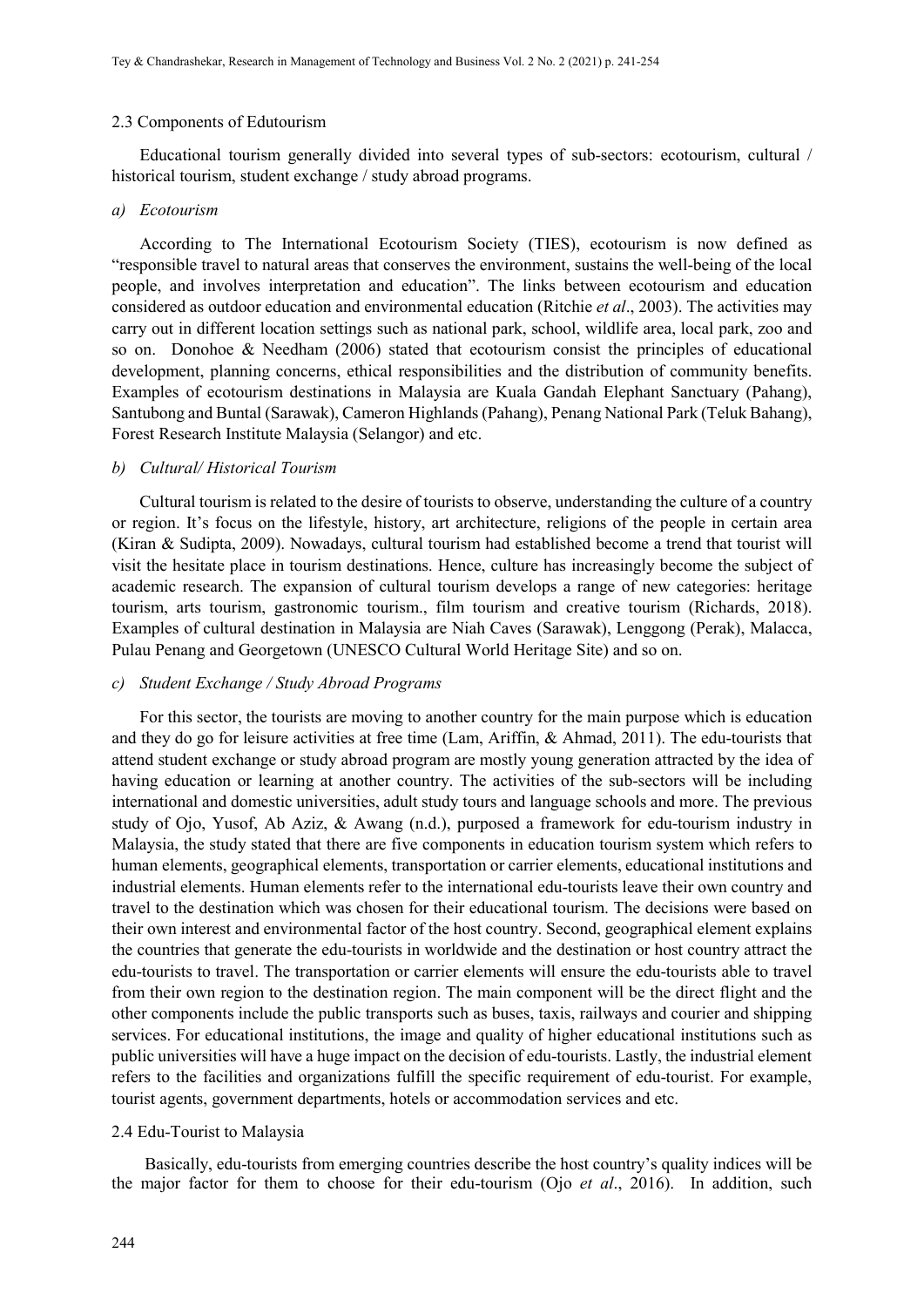considerations may include the similarity or usage of languages, science and technology services, lifestyle, culture, price and so on. According to Ministry of Higher Education, there are 20 public universities, 33 private universities, 24 polytechnics, 37 public community colleges, 5 foreign university branch campuses and around 5000 private colleges in Malaysia. Other than that, Malaysian universities and colleges also cooperate with educational institutions from other countries such as United Kingdom, United States, Australia, Canada, New Zealand and more. All these changes and development had driven up Malaysia become an education hub for foreign students. Hence, Rahman *et al*., (2017) identified that the higher education institutions in Malaysia is attracting the international students from the Middle East, China, Thailand and other Asia countries.Based the study of Ojo, Yusof, Ab Aziz, & Awang (2014), they identified the edu-tourist characteristics that will affect the decision to study abroad which are academic skills of edu-tourists, motivation to improve socio-ecomonic status, desire for personal achievement, opportunity to gain independence from the home country and a need to reunite with family overseas. Besides, edu-tourists also influenced by the recommendation from their trustworthy person such as parents, friends, lecturers, school seniors and etc. In Malaysia, most of the higher education learning processes are conducted by using English and this will provide comfortable learning environment especially for international edu-tourists.

#### 2.5 Importance of Edu-tourism in Malaysia Economy

Edu-tourism is recognized as an economic activity that attracts many countries around the world. Edu-tourism brings socio-economic advantages in long term as it is full of knowledge and high value added (Ojo & Raja Nerina Raja Yusofu, 2013). According to Matahir & Tang, (2017), the most important sub-segment and future trend in tourism is educational tourism. The Ninth Malaysia Plan (9MP) 2005-2009 showed that edu-tourism rose up the foreign exchange earnings from RM220 million to RM450 million in year 2000 to 2005. In year 2006 and 2007, RM1.4 billion of the same revenue was received by Malaysian government and the enrolment of international students reached until 92,318. Based on Matahir & Tang, (2017), the findings indicated edu-tourism is a key source of the growth of economy in Malaysia in both short and long term. Around RM27 billion of Malaysia's Gross National Income (GNI) was produced by edu-tourism sector in 2009 (Ojo, Nerina, *et al*., 2015) and they predict to earn about RM60 billion in 2020. Hence, edu-tourism also provides new job opportunities up to 536,000 that majority in professional and technical fields. According to Matahir & Tang, (2017b), edutourism provided around 20% of total economic impacts of tourism industry although the amount of edu-tourist represented only 0.4% of total international tourist arrivals in Malaysia. Moreover, generation of edu-tourism revenue can be a tremendous advantage to both host country and its local communities. Local communities would have a chance to gain knowledge and experience different cultures that provides a broaden understanding. Other than that, the most important fact is there is more tourist attraction and natural environment will be protected and become conservation areas. Besides, development of edu-tourism able to improve the infrastructure, promote the tourism industry globally thus attract foreign investors to promote national development and move toward to Wawasan 2020.

# **3. Methodology**

# 3.1 Introduction

This chapter is discussing about the method and steps that generally adopted by researcher during the research study. It involves the explanation regarding to research design, sampling method, data collection, research instrument and data analysis.

#### 3.2 Research Design

In this research, the method that used to conduct the analysis is quantitative research. Quantitative research is the method to generate numeral data and transform it to statistic results. The data collection process will be conducted by the forms of survey such as questionnaire, online surveys, mobile surveys and so on. Therefore, this research will be focused on the questionnaires that distributed to respondents to collect the data thus achieve the research objectives.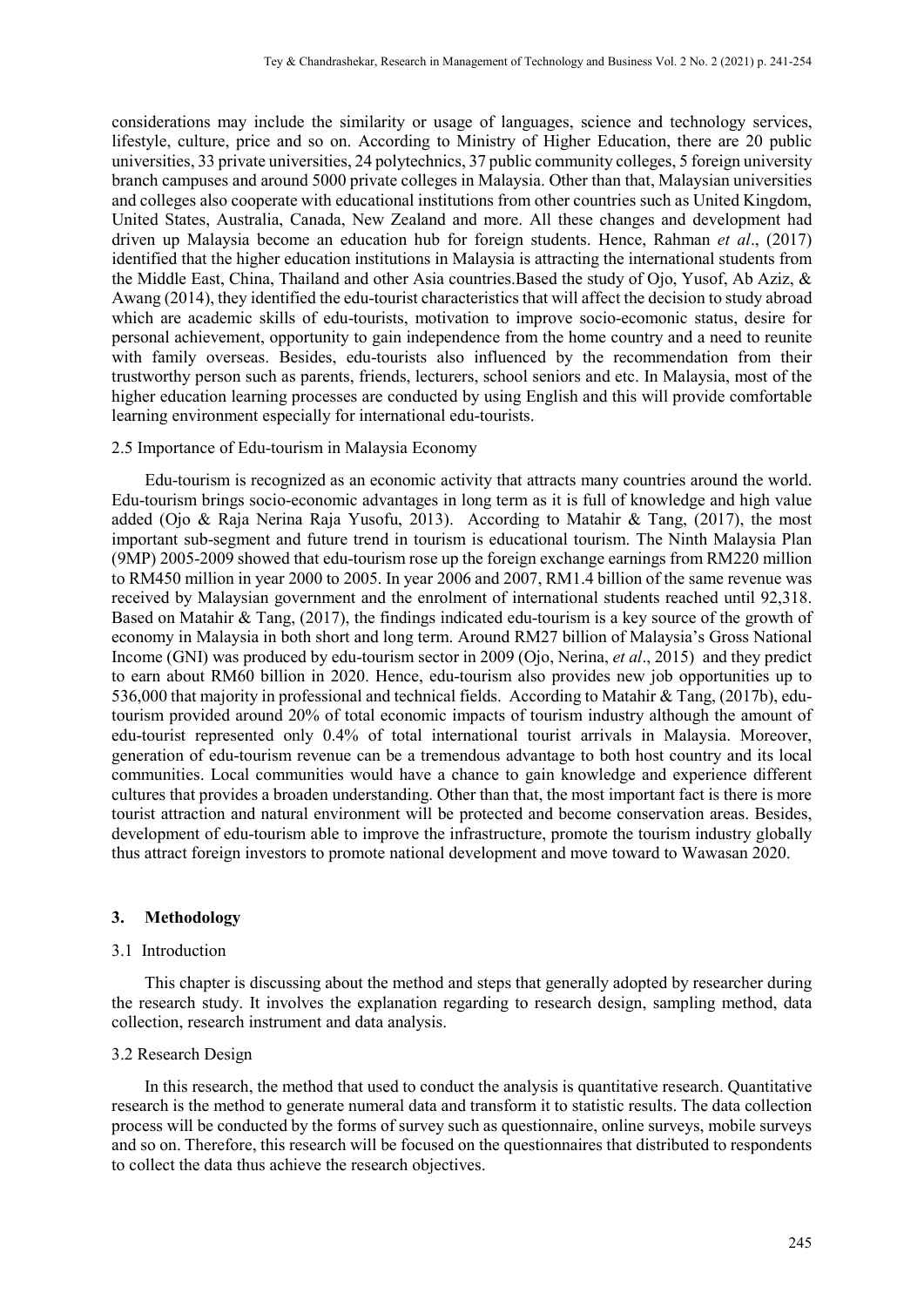# 3.3 Research Population and Sample

The target population in this research will be public universities students from Johor. The population consist around 47,400 students in the two public universities in Johor. The size of the sample in this research will be determined by referring the Krejcie and Morgan sampling method. According to Krejcie and Morgan, the sample size of this study is 380 people.

#### 3.4 Sampling Method

A non-random sampling technique was used in this study. The method used to collect data is convenience sampling. The researchers choose the method because the simplicity of sampling and the ease of research.

#### 3.5 Data Collection

Data collection is the essential part in research to ensure the research process runs smoothly for achieving the research objectives. It is the process of collecting data from the relevant sources, hypothesis testing and evaluate the outcome. In this research, it consists of two types of data which are primary data and secondary data.

# *a) Primary Data*

There are three approaches for the researchers to collect primary data which are observation, interviewing and questionnaire. In this research, researcher uses questionnaire to collect primary data. The questionnaire is distributed to the students in public universities in Johor. The purpose of questionnaire is to identify the factors that affect edu-tourist arrivals in Malaysia.

#### *b) Secondary Data*

Based on the study, secondary data is obtained from the internet and library resources. The sources obtained from journal, book, report, published articles and official website. The implementation of the secondary data is playing important role in research as it improves the degree of the validity and reliability of research. In this research secondary data will be used to achieve the second objective.

#### 3.6 Pilot Study

The questionnaire used in this research was developed by referring to the relevant previous studies and literature review. Hence, a pilot test will be carried out before the distribution of questionnaire in order to measure the validity and the reliability of the questionnaires. It is the final critical step in data collection as it helps to improve the reliability of the survey questionnaires. Total 30 questionnaires were used for the pilot test.

# 3.7 Research Instrument

The research instrument is a method used to collect, evaluate and analyze data from subjects related to the research topic. In this research study, a questionnaire is used as the data collection instrument.

#### *a) Questionnaire*

The questionnaire is the instrument that includes a series of questions with the purpose of collect information from respondents. The data collected from the questionnaire were used to determine the factors that affect edu-tourist to Malaysia. The questionnaire is divided into two parts, Part A and Part B. Part A will be the demography of the respondent and part B will deal with edu-tourism factor to achieve research objective one.

# 3.8 Data Analysis

In this research, the data collected from questionnaire were analyzed by using descriptive statistics. Descriptive analysis is the method that simplifies, summarizes and organizes the numerical data. The software that used to analyze data is Statistical Package for Social Sciences (SPSS) and forecasting techniques.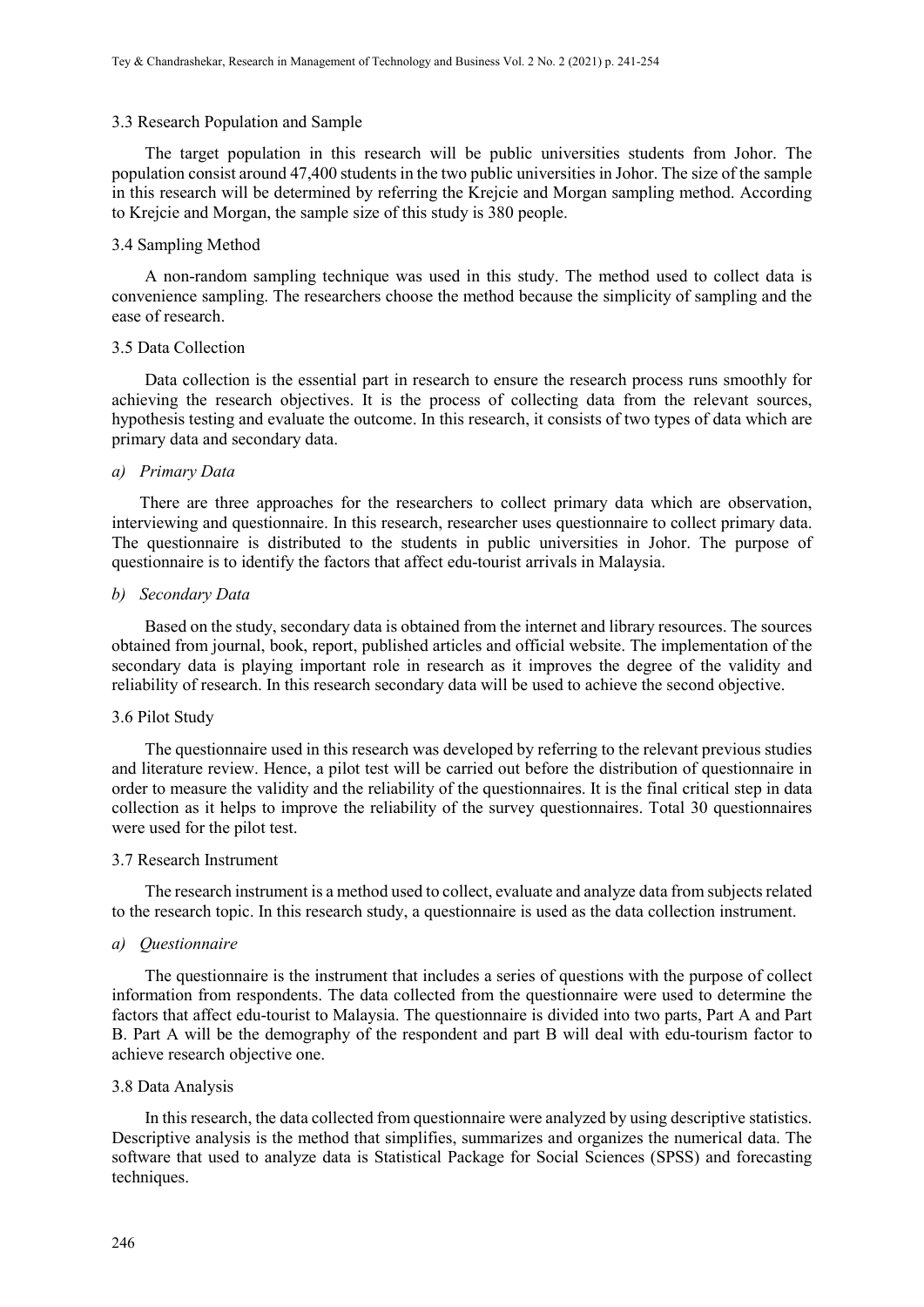# **4. Results and Discussions**

# 4.1 Introduction

This chapter presents the analysis and discussion of the data and results obtained from the questionnaire. The data collection is interpreted by using Statistical Package for Social Science (SPSS) software version 22. Hence, the method of analysis, research reliability and the findings will also be discussed in the section below.

# 4.2 Survey Return Rate

The questionnaires were distributed to the students who study in Universiti Tun Hussein Onn Malaysia (UTHM) and Universiti Teknologi Malaysia (UTM) in the form of softcopy, Google Form. There were around 47,400 of students in two universities in Year 2019 and based on Krejcie and Morgan (1970), sample size of 380 respondents are needed. Total of 271 sets of questionnaires from the issued 380 have been collected with the assistance of the targeted respondents. Hence, the questionnaire survey return rate obtained a 71.32% in this study. The data was tabulated in Appendix B, Table 4.1.

# 4.3 Reliability and Validity Analysis

The reliability and validity test is conducted for both pilot study and actual study to ensure the reliability and consistency of the questionnaires.

# *a) Reliability and Validity of Pilot Study*

# **Table 1: Reliability test for pilot test**

|   | $\alpha$<br>.<br>.            |
|---|-------------------------------|
| ت | $\pi\alpha$<br>v. <i>1 27</i> |

Based on Table 1 above, the Cronbach's Alpha value for the pilot test was 0.729. The number of respondents needed in this test is 30 students. The result shows that the value obtained in the pilot test was acceptable for reliability of the questionnaire research

# *b) Reliability and Validity for Actual Study*

# **Table 2: Reliability test for actual study**

|     |              | $\alpha$<br>່າວາ<br>ها محمد |
|-----|--------------|-----------------------------|
| ر_ر | $\mathbf{r}$ | $\cdots$<br>800             |

Based on Table 2 above, the Cronbach's Alpha value for the actual test was 0.866. The number of respondents needed in this test is 271 students. The result shows that the value obtained in the pilot test was good for reliability of the questionnaire research.

# 4.4 Demographic Analysis

Descriptive analysis is the method that simplifies, summarizes and organizes the numerical data. The demographic data and information collected in the questionnaire were analysed by using descriptive analysis. The demographic information including gender, race, nationality, year of study and institution of study will discussed in the sections below.

# *a) Summary Statistics of Demographic Analysis*

According to Appendix A, there were 157 out of 271 (57.9%) respondents were females. Besides, there were 114 male respondents (47.1) who took part in the research. The results concluded that female respondents were more than male respondents. Most of the respondents in this study were Chinese with the number of 110 respondents (40.6%). The second followed by Malay with 73 respondents with the percentage of 26.9% and 46 of Indian respondents (17.0%). There were 42 respondents from other races such as Arab, Javanese, Indonesian and Punjabis with the percentage of 15.5%. Hence, the majority of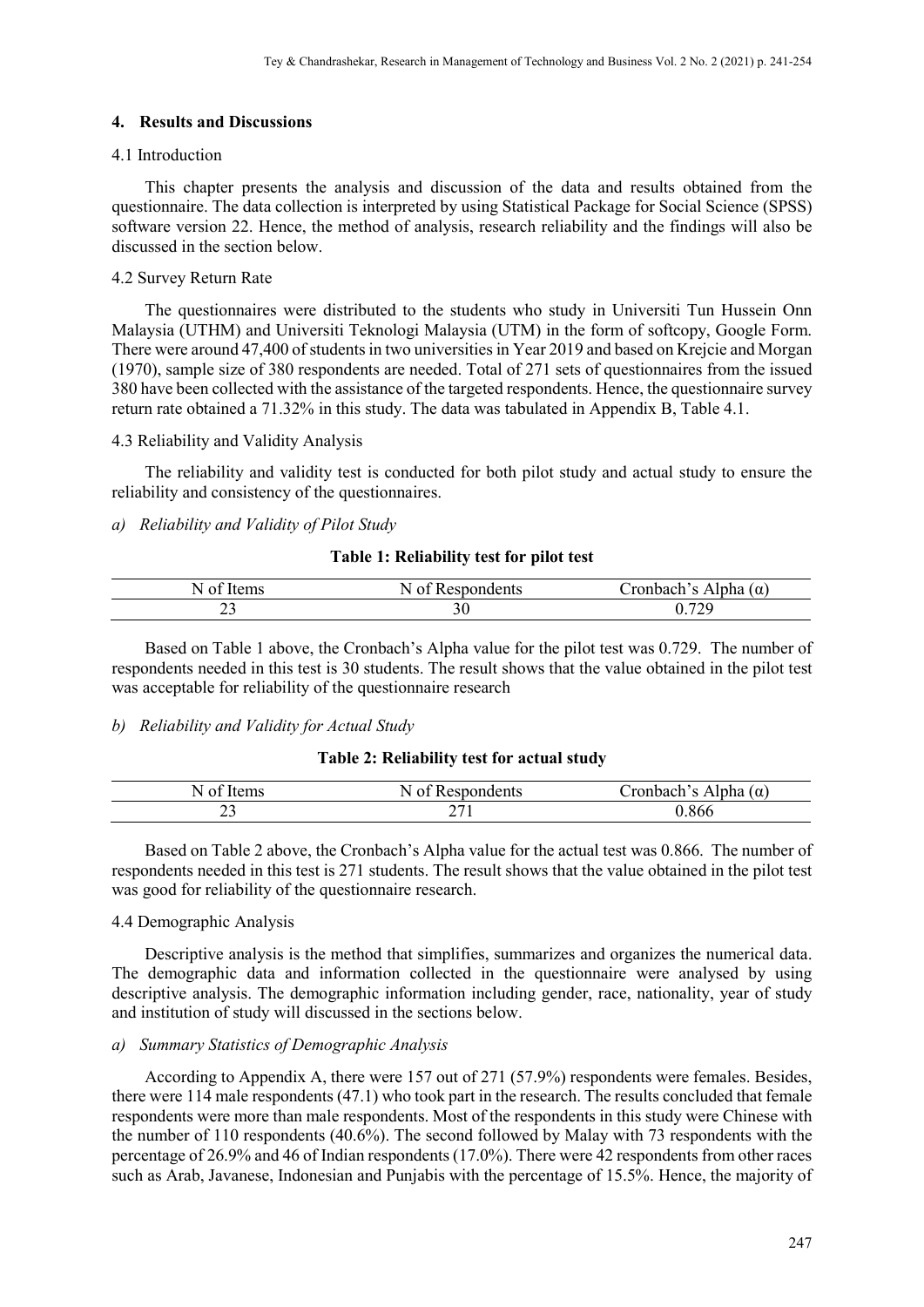the respondents are Malaysian and the number is 227 with 83.8%. The remaining respondents are the students from other countries which are Indonesia, Yemen and Pakistan. Most of respondents are Year 4 students with a total number of 114 respondents, 42.1%. The amount of Year 1 students are 25, 9.2% meanwhile for Year 2 and Year3 students will be 52 respondents (19.2%) and 75 respondents (27.7%) respectively. For the other 5 number of respondents, they are Master students which comprised 1.8% of overall. More than half of the respondents are from Universiti Tun Hussein Onn Malaysia (UTHM), the number of respondents are 178 out of 271 (65.7%). Meanwhile, the students from Universiti Teknologi Malaysia (UTM) are 93 respondents (34.3%).

#### 4.5 Analysis of the Dominant Factor to Attract Edu-Tourist to Malaysia

This section is to analyse the dominant factor that attract Edu-tourist travel to Malaysia. The research focuses on the students who study at public universities in Johor. Part B consists of 23 Likert Scale questions and the method used to analyse the results would be descriptive analysis. The objective of descriptive analysis is to summarize and organize the huge amount of data and it comprised into two types which is measure of central tendency and measure of variability. There are total five dimensions with 23 questions which are education, image of country destination, availability of facilities, government initiative and weather/seasonal. The score rated by respondents are converted into mean thus the values are used to determine the dominant factors that attract Edu-tourist travel to Malaysia.

# *a) Education*

|                                            | N   | Mean | Std. Deviation |
|--------------------------------------------|-----|------|----------------|
| <b>Education programmes</b><br>offered     | 271 | 4.11 | .840           |
| Quality of institutions                    | 271 | 3.85 | .912           |
| Language used for<br>academic instructions | 271 | 4.03 | .847           |
| <b>International Recognition</b>           | 271 | 3.82 | .879           |
| Affordable hostel                          | 271 | 3.34 | .622           |
| Valid N (listwise)                         | 271 |      |                |

**Table 3: Descriptive analysis (Education)**

Table 3 indicated the descriptive analysis for the education dimension. The table shows the five items in this group with their mean and standard deviation respectively. The highest mean is scored by item 1, the education programmes offered by the institution with a mean value of 4.11. Meanwhile, the affordable hostel had the lowest mean which is 3.34. The second highest mean is the language used for academic instructions with a mean value of 4.03. Lastly, the remaining two items which are the quality of institution and International Recognition had the mean value of 3.85 and 3.82 respectively.

#### *b) Image of Country Destination*

# **Table 4: Descriptive analysis (Image of country destination)**

|                            | N   | Mean | Std. Deviation |
|----------------------------|-----|------|----------------|
| Level of safety            | 271 | 4.05 | .741           |
| High environmental quality | 271 | 4.10 | .945           |
| Friendly local people      | 271 | 4.07 | .924           |
| Unique & Diverse Culture   | 271 | 4.06 | .915           |
| Low cost of living         | 271 | 3.96 | .809           |
| Valid N (listwise)         | 271 |      |                |

Table 4 showed the descriptive analysis of the second dimension, image of country destination. The high environmental quality of a country scored the first ranking with a mean value of 4.10. The second highest will be the friendly local people with a score of 4.07. Then, low cost of living is in the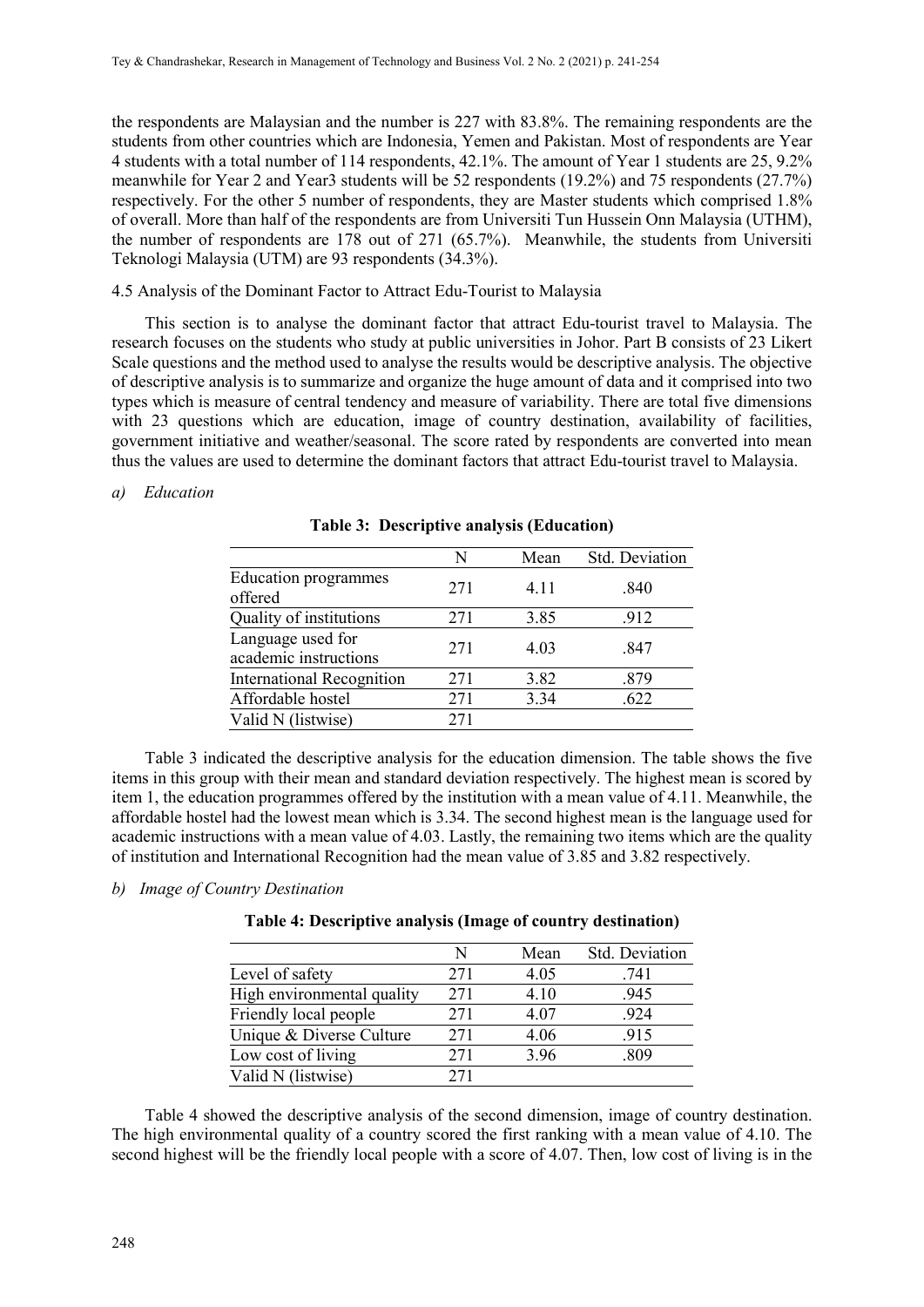minimum mean value of 3.96. The item of level of safety had a mean value of 4.05 while unique  $\&$ diverse culture scored a mean value of 4.06.

# *c) Availability of Facilities*

|                           | N   | Mean | Std. Deviation |
|---------------------------|-----|------|----------------|
| Excellent transport       | 271 | 3.74 | .869           |
| infrastructure            |     |      |                |
| Internet network facility | 271 | 3.77 | .882           |
| Information accessibility | 271 | 3.78 | .823           |
| <b>ICT</b> services       | 271 | 3.85 | .929           |
| Medical facility          | 271 | 3.69 | .838           |
| Valid N (listwise)        | 271 |      |                |
|                           |     |      |                |

**Table 5: Descriptive analysis (Availability of facilities)**

In Table 5, the descriptive analysis for the dimension availability of facilities is showed. There is an outstanding mean value of 3.85 which is scored by item 4, ICT services. The lowest mean value is the medical facility (3.69). The other three items, excellent transport infrastructure, internet network facility and information accessibility had a mean value of 3.74, 3.77 and 3.78 respectively.

# *d) Government Initiative*

|                               | N   | Mean | Std. Deviation |
|-------------------------------|-----|------|----------------|
| Scholarship and tuition fees  | 271 | 4.16 | .923           |
| Employment during and         | 271 | 4.06 | .939           |
| after study                   |     |      |                |
| Additional funding for        | 271 | 4.11 | .970           |
| $R&D$ and                     |     |      |                |
| commercialization research    |     |      |                |
| Seamless Visa and             | 271 | 4.08 | .955           |
| <b>Immigration Procedures</b> |     |      |                |
| Valid N (listwise)            | 271 |      |                |
|                               |     |      |                |

#### **Table 6: Descriptive analysis (Government initiative)**

Table 6 presented the descriptive analysis for the dimension of government initiative. Employment during and after study scored the minimum mean value of 4.06. The highest mean value is scored by scholarship and tuition fees with a value of 4.16 and the second highest will be the additional funding for R&D and commercialization research with a value of 4.11. Thus, Seamless Visa and Immigration Procedures scored a 4.08 mean value.

#### *e) Weather/ Seasonal*

Table 7: Descriptive analysis (Weather/Seasonal)

|                          | N   | Mean | Std. Deviation |
|--------------------------|-----|------|----------------|
| Country with pleasant    | 271 | 3.94 | .854           |
| weather and climate      |     |      |                |
| A tropical destination   | 271 | 4.04 | .877           |
| Short distance to travel | 271 | 3.89 | .915           |
| from own country         |     |      |                |
| Geographically safe zone | 271 | 3.76 | .900           |
| from natural disasters   |     |      |                |
| Valid N (listwise)       | 271 |      |                |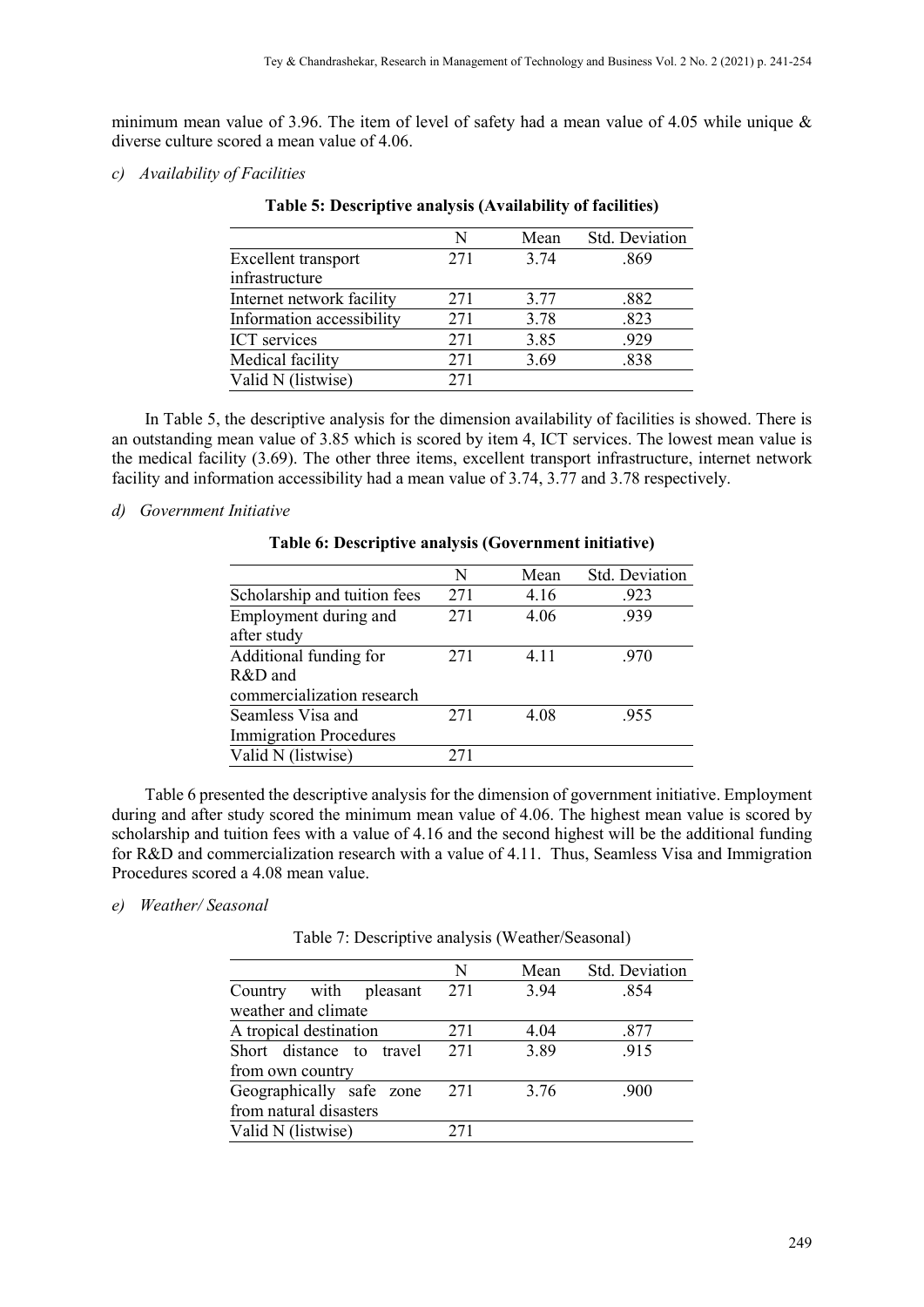Table 7 showed the descriptive analysis of weather or seasonal. The highest mean value (4.04) is scored by the item of a tropical destination. Besides, short distance to travel from own country scored a mean value of 3.89 and country with pleasant weather and climate had a mean value of 3.94. The lowest mean value is scored by geographically safe zone from natural disasters which is 3.76.

#### 4.6 Summary Analysis

Based on Appendix B, the average mean of each dimension for the questionnaire. The results showed that the government initiative obtained the highest mean which is 4.1006. However, the lowest mean value of 3.7668 is scored by the availability of facilities dimension. From this result, we can know that the main criteria that the edu-tourist to choose a country destination is the initiative provided by the government. Hence, the second highest mean value is scored by the image of country destination with a value of 4.0494. The dimension of weather/seasonal and education had a mean value of 3.9087 and 3.8280 respectively.

#### 4.7 Edu-Tourist Arrivals to Malaysia

Appendix C showed the number of edu-tourist arrivals Malaysia from year 2012 to 2019. The data from the table showed the number of edu-tourist arrivals to Malaysia increase from year 2012 to 2014 and decrease from year 2014 to 2017. But, increase again from year 2018 to 2019. Thus, the number of edu-tourist arrival to Malaysia from 2012 to 2019 is fluctuating.

# 4.8 Forecasting with Least Square Linear Regression

Based on Appendix D, the expected number of edu-tourist arrival to Malaysia in year 2020 and 2021 was calculated by using the method of least square linear regression. According to the calculation, we found that the best least square linear regression is

$$
y = 27.01 + 0.16x
$$

Based on the linear regression equation, the forecasted tourist arrivals for 2020 and 2021 are 28.45 thousand and 28.61 thousand respectively.

# **5. Conclusion**

#### 5.1 Research Objective 1

The most chosen dominant factor to attract edu-tourist to Malaysia is government initiative and the least chosen is availability of facilities. Weather or seasonal factor gained a mean value of 3.9087, education factor had a mean of 3.8280 and the second highest mean value, 4.0494 was the image of country destination. To attract or increase the number of edu-tourist visit to Malaysia, government may improve the time taken of the visa and immigration procedures, provide variety kinds of scholarship and reduce the tuition fees. Thus, the employment opportunities should be increased for edu-tourist. Besides that, it is important for universities to maintain their quality in terms of the education programmes, hostel or language used during the class irrespective of whether they are private or public. Government should study the image of country destination preferred by the edu-tourist in order to offer a hospitable host environment to these students.

# 5.2 Research Objective 2

According to the calculation and research, it is expected that as the year increases, the number of edu-tourist expected increases. The results showed that the expected number of edu-tourist for year 2020 and 2021 are 28.45 thousand and 28.61 thousand respectively. Hence, government, education institutions and other related agency should plan and make preparation to welcome the high number of edu-tourist in 2021. For instance, government should prepare the alternative method for edu-tourist to enjoy the services during this pandemic.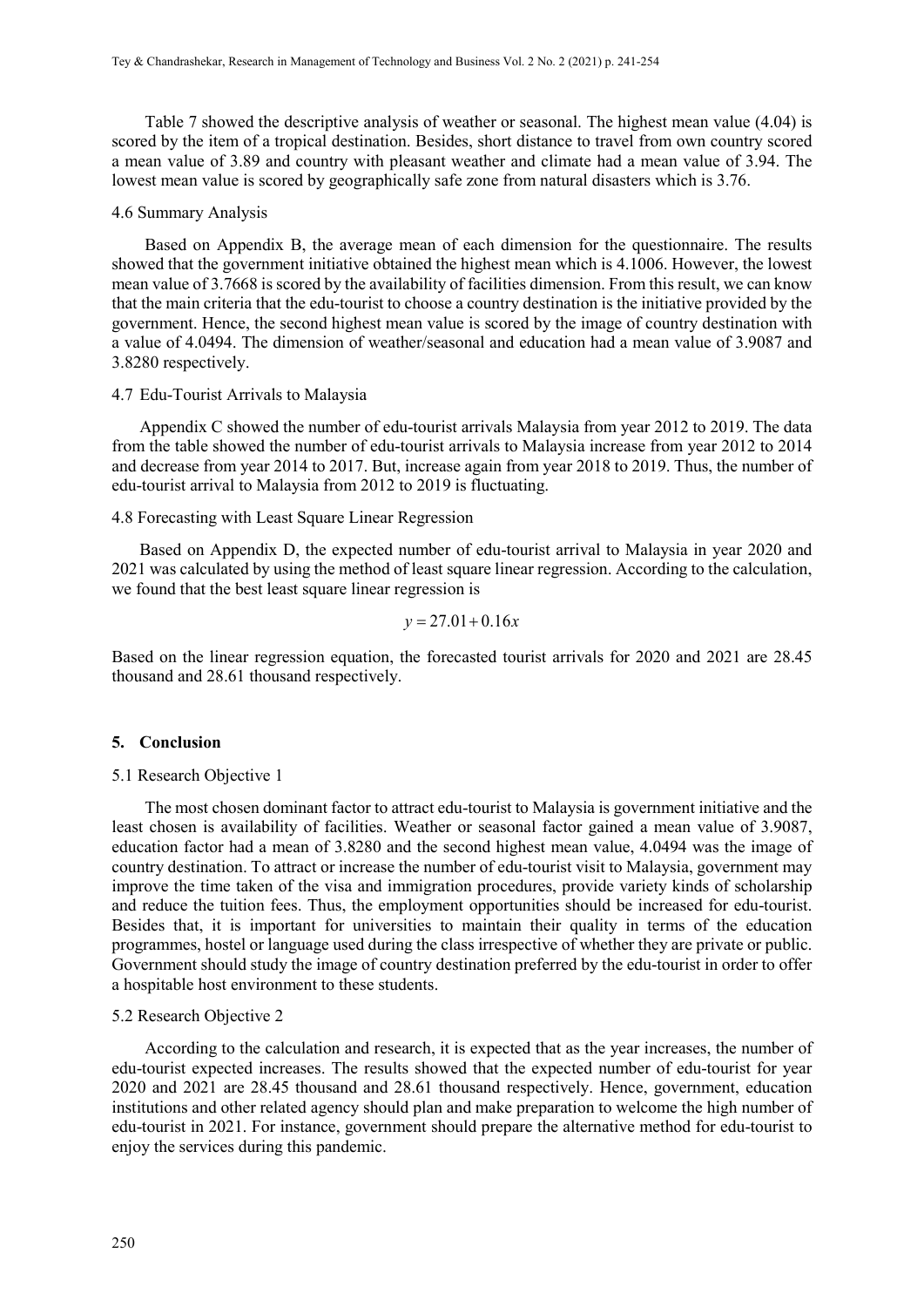#### 5.3 Limitation of Research

There are some limitations faced when conducting the research in this study. First, the researcher faced difficulties in the data collection process. The researcher was difficult to collect the questionnaire from the respondents. As some of the respondents were not willing to answer the questionnaire or they thought that it was merely a waste of time, so the research only received total 271 questionnaires out of 380 questionnaires. In addition, due to the limitation of time and finance, the research only covers two public universities instead of all in Malaysia. Besides, the research location also limits in Johor state only. Hence, limitations should be taken into consideration for future studies.

# 5.4 Recommendations

#### *a) Recommendations for Government*

For this kind of research, government usually plays an important role for sustaining and improving the sector. The government of Malaysia should strength the historical, economic and political relationships with the edu-tourists' countries of origin as this kind of tourism will be Malaysian next engine for upcoming economic growth. Besides, there is also recommendation for the edu-tourism organizer such as institutions and travel agencies collaborate with policy planners to consider the new aspects to attract edu-tourists during this pandemic situation when planning and developing edu-tourism packages and programs for the university. By doing so, there will be more international edu-tourists may choose Malaysia thus will help to boost the country's economy.

# *b) Recommendation for Future Researchers*

There are some directions and suggestions for the related research to make improvements when conducting the future research of edu-tourism. Future research should be done with a more diverse and bigger sample size. For instant, future research should cover all of the public and private universities in Malaysia. Apart from that, this research only focus on five dimension of the factors which are education, image of country destination, availability of facilities, government initiative and weather/seasonal and intention one time only. Future research can be done with the combination of pre- and post-data of the respondents. Furthermore, the future also can be conducted in the form of qualitative method. By having an interview session with the respondents, the result data will be more accurate and precise.

#### **Acknowledgement**

 The authors would like to thank the Technology and Innovation Management Focus Group and the Faculty of Technology Management and Business, Universiti Tun Hussein Onn Malaysia for its support.

#### **References**

- Abas, A. (2019, November 26). Malaysia records more than 20 million tourists in first 9 months of 2019. *New Straits Times*. Retrieved from https://www.nst.com.my/news/nation/2019/11/542286/malaysia-recordsmore-20-million-tourists-first-9-months-2019
- Abu Samah, A., Ahmadian, M., Gill, S. S., & Babolian Hendijani, R. B. (2012). Factors affecting educational tourism development among local communities in the Klang Valley, Malaysia. *Life Science Journal*, *9*(4), 3298–3303.
- Chu Man Yee, Kai, F. B., Liang, L. C., & Nee, P. A. (2015). *Foreign Students' Enrolment In Malaysian Higher Education Institution*. *151*(April), 10–17.
- Donohoe, H. M., & Needham, R. D. (2006). Ecotourism: The evolving contemporary definition. *Journal of Ecotourism*, *5*(3), 192–210. https://doi.org/10.2167/joe152.0
- Edutourism gaining popularity in Malaysia: Maszlee. (2019, November 30). *The Sun*. Retrieved from https://www.thesundaily.my/local/edutourism-gaining-popularity-in-malaysia-maszlee-XI1684088
- Hamzah, A. (2004), "Policy and planning of the tourism industry in Malaysia", The 6th ADRF General Meeting, Bangkok.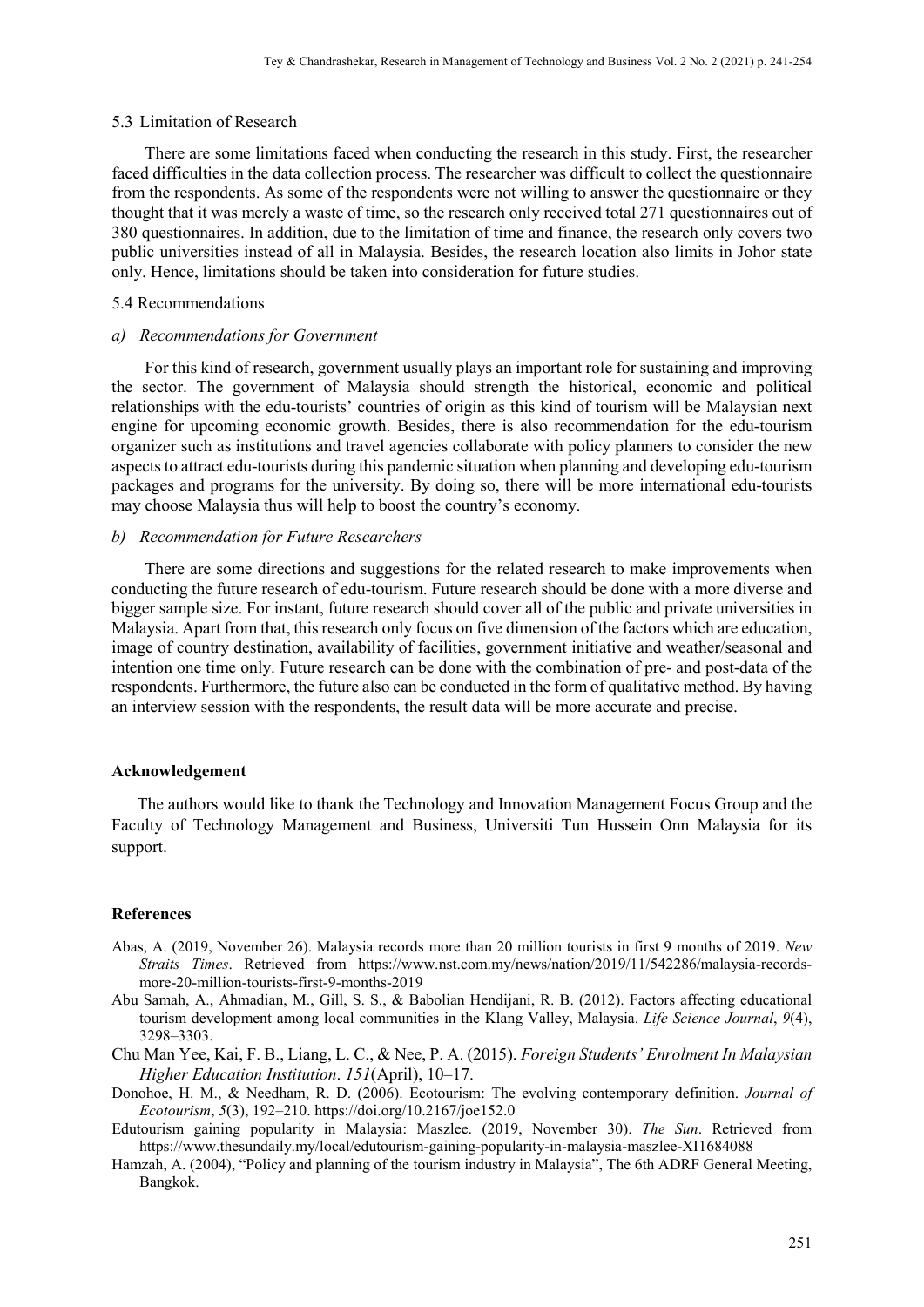- Kamdi, N., Jamal, S. A., & Izwan Anuar, F. (2018). A Preliminary Study of Edu-tourist Perceived Values in Edu-Tourism Packages. *International Journal of Academic Research in Business and Social Sciences*, *8*(16), 153– 162. https://doi.org/10.6007/IJARBSS/v8-i16/5125
- Kiran, M., & Sudipta, S. (2009). *Cultural Tourism In Malaysia In The Perspective Of Indian Tourists : A Study*. (10), 48–53.
- Lam, J. M. S., Ariffin, A. A. M., & Ahmad, H. J. A. (2011). Edutourism: Exploring the push-pull factors in selecting a university. *International Journal of Business and Society*, *12*(1), 63–78.
- Matahir, H., & Tang, C. F. (2017a). Educational tourism and its implications on economic growth in Malaysia. *Asia Pacific Journal of Tourism Research*, *22*(11), 1110–1123. https://doi.org/10.1080/10941665.2017.1373684
- Matahir, H., & Tang, C. F. (2017b). Educational tourism and its implications on economic growth in Malaysia. *Asia Pacific Journal of Tourism Research*, *0*(0), 1–14. https://doi.org/10.1080/10941665.2017.1373684
- Matahir, H., & Tang, C. F. (2018). Effects of infrastructure, safety and academic qualities on demand for educational tourism in Malaysia. *Institutions and Economies*, *10*(3), 14–36.
- Ministry of Education Malaysoa (MOE). (2019). *Quick fasts malaysia education statistics*. Retrieved from https://www.moe.gov.my/en/muat-turun/laporan-dan-statistik/quick-facts-malaysiaeducation-statistics
- Naido, V. (2007). Research on the Flow of International students to UK Universities: Determinants and Implications. Journal of Research in International Education, 6, (3) 287-307.
- Ojo, B. Y., Nerina, R., Yusof, R., Binti, Y., Aziz, A., & Awang, K. W. (2015). *Decision to study abroad dimensions among international Edu-tourists in Malaysia : An Exploratory Factor Analysis*. *4*(2), 1–21.
- Ojo, B. Y., & Raja Nerina Raja Yusofu. (2013). Edutourism: International Student's Decision Making Process in Selecting A Host University in Malaysia. *European Journal of Business and Management*, *5*(30), 51–57.
- Ojo, B. Y., Yusof, R. N. R., & Ab Aziz. (2015). Influence of Policy Strategies, Instruments, and Malaysians' Attitude on Sustainable Edu-tourist Industry in Malaysia. *An International Peer-Reviewed Journal*, *14*, 2312– 5179. Retrieved from www.iiste.org
- Ojo, B. Y., Yusof, R. N. R., Ab Aziz, Y., & Awang, K. W. (n.d.). *The\_Framework\_of\_Edutourism\_System\_Towa*.
- Ojo, B. Y., Yusof, R. N. R., Ab Aziz, Y., & Awang, K. W. (2014). *Conceptualising The Intrinsic And Extrinsic Push Factors Influencing International Edu-Tourists Decision To Study Abroad: The Malaysia Perspective*. *2014*.
- Ojo, B. Y., Yusof, R. N. R., Ab Aziz, Y., & Awang, K. W. (2016). Choice of Malaysia as an edu-tourist destination among international edu-tourists: An exploratory factor analysis. *Pertanika Journal of Social Sciences and Humanities*, *24*(November), 63–84.
- Rahman, M. S., Hassan, H., Osman-gani, A., Abdel, F., Abdel, M., & Anwar, A. (2017). *Edu-tourist's perceived service quality and perception – the mediating role of satisfaction from foreign students' perspectives. 72*(2). https://doi.org/10.1108/TR-12-2016-0057
- Rahman, M. S., Osman-Gani, A. M., & Raman, M. (2017). Destination selection for education tourism: Service quality, destination image and perceived spirituality embedded model. *Journal of Islamic Marketing*, *8*(3), 373–392. https://doi.org/10.1108/JIMA-10-2015-0080
- Richards, G. (2018). *Cultural Tourism : A review of recent research and trends*. (October). https://doi.org/10.1016/j.jhtm.2018.03.005
- Ritchie, B. W. (2003). Managing Education Tourism. *Journal of Chemical Information and Modeling*, *1*, 200. https://doi.org/10.1017/CBO9781107415324.004
- Rosnan, H., & Abdullah, N. C. (2018). Challenges in Upholding Edutourism Initiatives. *Asian Journal of Behavioural Studies*, *3*(14), 1. https://doi.org/10.21834/ajbes.v3i14.161
- Sulaiman, S., Tahir, P. R., Nur, S., & Jamaludin, S. (2019). *Edutourism As A Social Entrepreneurship Platform : A Reengineered Edutourism As A Social Entrepreneurship Platform : A Reengineered Model*. (October).
- Teoh, M. (2019, August 6). All Malaysians are part of Visit Malaysia Year 2020 vision. *The Star*. Retrieved from https://www.thestar.com.my/lifestyle/travel/2019/08/06/visit-malaysia-year-2020-vision
- Viggo Stacey. (2019). Malaysia to recalibrate uts strategy as 200k int'l student target by 2020 looks unlikely. Retrieved November 23, 2020, from The Pie News website: https://thepienews.com/news/malaysia-to-recalibrate-strategy-as-200000-target-looks-out-ofreach/
- Winchester, C. L., & Salji, M. (2016). *Writing a literature review*. https://doi.org/10.1177/2051415816650133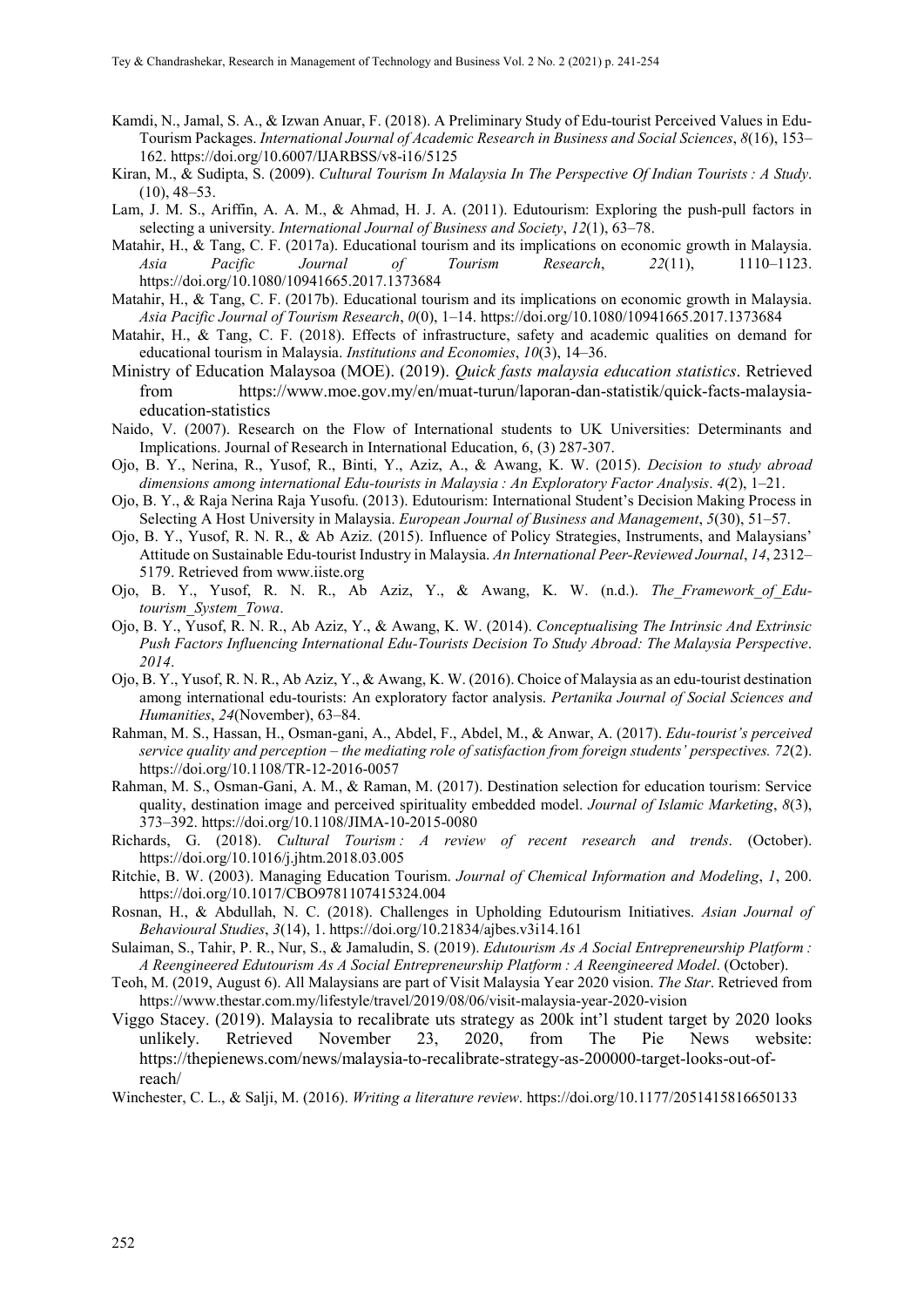| Demographics         | Items                                         | Frequency (N) | Percentage (%) |
|----------------------|-----------------------------------------------|---------------|----------------|
| Gender               | Male                                          | 114           | 47.1           |
|                      | Female                                        | 157           | 57.9           |
| Race                 | Malay                                         | 73            | 26.9           |
|                      | Chinese                                       | 110           | 40.6           |
|                      | Indian                                        | 46            | 17.0           |
|                      | Others                                        | 42            | 15.5           |
| Nationality          | Malaysian                                     | 227           | 83.8           |
|                      | Other                                         | 44            | 16.2           |
| Year of Study        | Year 1                                        | 25            | 9.2            |
|                      | Year 2                                        | 52            | 19.2           |
|                      | Year 3                                        | 75            | 27.7           |
|                      | Year 4                                        | 114           | 42.1           |
|                      | Other                                         | 5             | 1.8            |
| Institution of Study | Universiti Tun Hussein<br>Onn Malaysia (UTHM) | 178           | 65.7           |
|                      | Universiti<br>Teknologi<br>Malaysia (UTM)     | 93            | 34.4           |
|                      | Total                                         | 271           | 100            |

# **Appendix A**

# **Appendix B**

|                                   | N   | Sum     | Mean   | Std. Deviation |
|-----------------------------------|-----|---------|--------|----------------|
| Education                         | 271 | 1037.40 | 3.8280 | .48970         |
| Image Of Country                  | 271 | 1097.40 | 4.0494 | .57251         |
| Destination                       |     |         |        |                |
| <b>Availability Of Facilities</b> | 271 | 1020.80 | 3.7668 | .53076         |
| Government Initiative             | 271 | 1111.25 | 4.1006 | .78516         |
| Weather/Seasonal                  | 271 | 1059.25 | 3.9087 | .63626         |
| Valid N (listwise)                | 271 |         |        |                |

# **Appendix C**

| Year | Edu tourist (Thousand), |
|------|-------------------------|
| 2012 | 26.23                   |
| 2013 | 28.84                   |
| 2014 | 28.84                   |
| 2015 | 27.62                   |
| 2016 | 26.41                   |
| 2017 | 25.82                   |
| 2018 | 27.77                   |
| 2019 | 30.34                   |